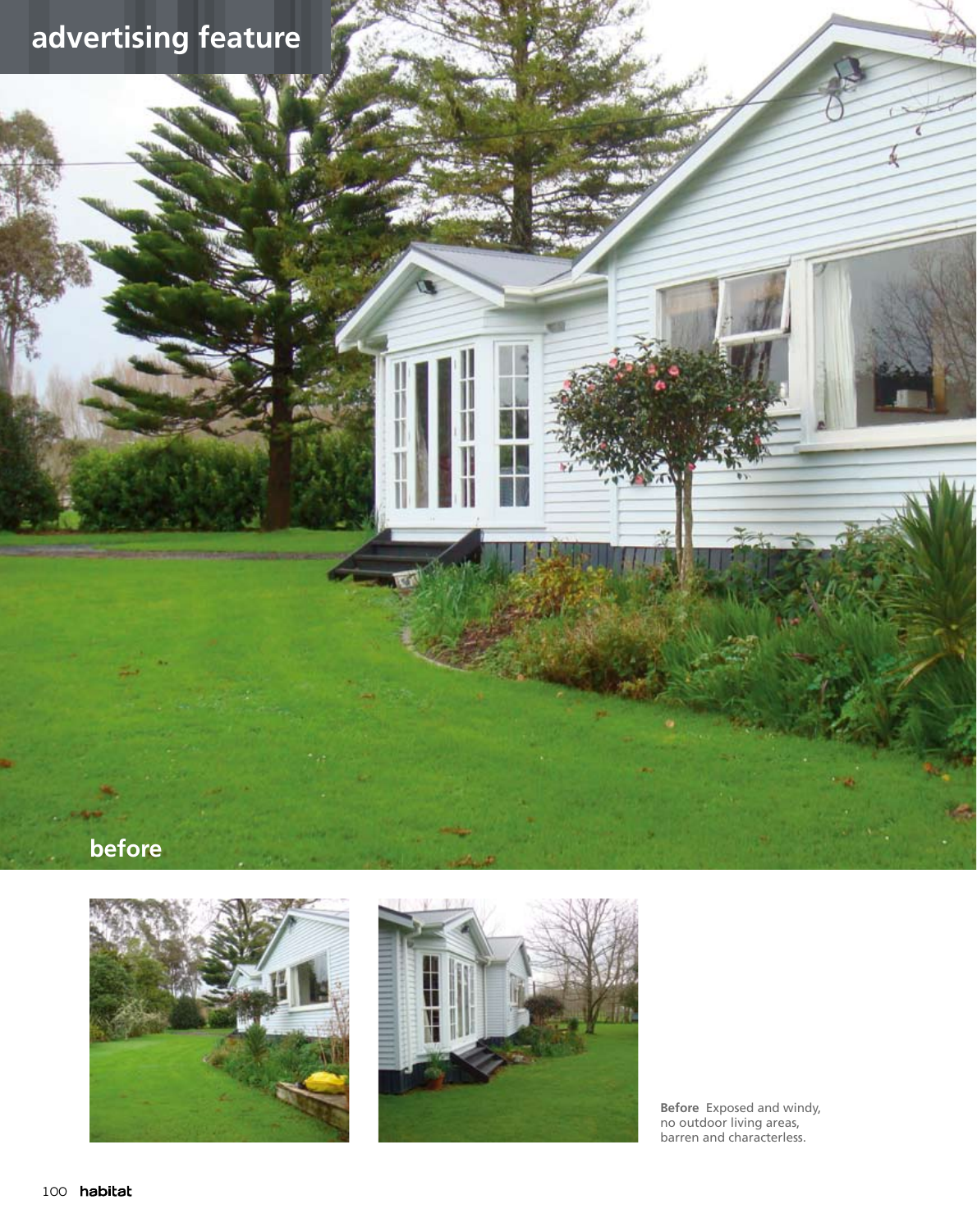

# get a life

An exposed expanse of lawn on this lifestyle property cries out for some designer attention.

This lifestyle property near the city is a busy home to a family with children and pets. While there are French doors leading off the old villa onto the north-facing lawn, access is not easy. The rickety timber steps lead directly on to the lawn so dirt is easily tracked inside and the lawn can easily become muddy. There is also no overhead cover.

Although mature trees surround the house and garden, little else has been planted, and this area is very exposed to the wind.

The owners would desperately like a sheltered outdoor living area, with serviceable paving underfoot. The area needs more structure and access to and from the house needs to be improved.

We asked landscape designers Tania Barke and Sam Lockie to come up with a makeover scheme for the garden. While both enclosed the space – one with tall hedging and the other with a wall – the looks are quite different.

Turn the page for Tania's walled Mediterranean garden and for Sam's contemporary but classic solution, complete with swimming pool. H

'Life outside' is the name for Stevenson's new showroom. Handily placed on the corner of Gillies Ave and Eden St in the busy shopping precinct of Newmarket, Auckland, the showroom has inspiring displays of Stevenson's range of products. From masonry blocks to paving, styled concrete and garden edging, it's all there.



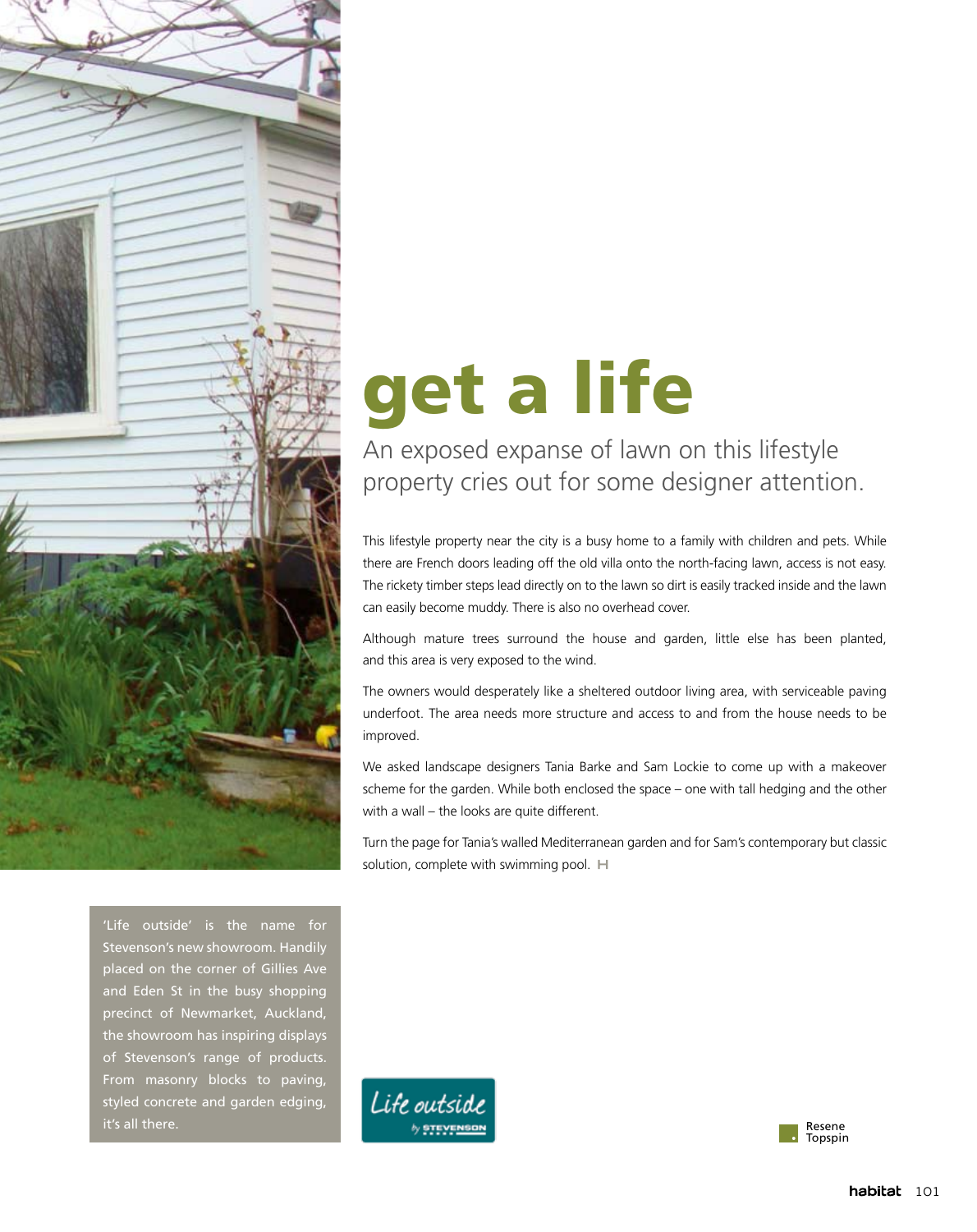## **advertising feature**





< Soft lavender shades and rambling gardens are evocative of the Mediterranean.





**illustration** Bruce Bryant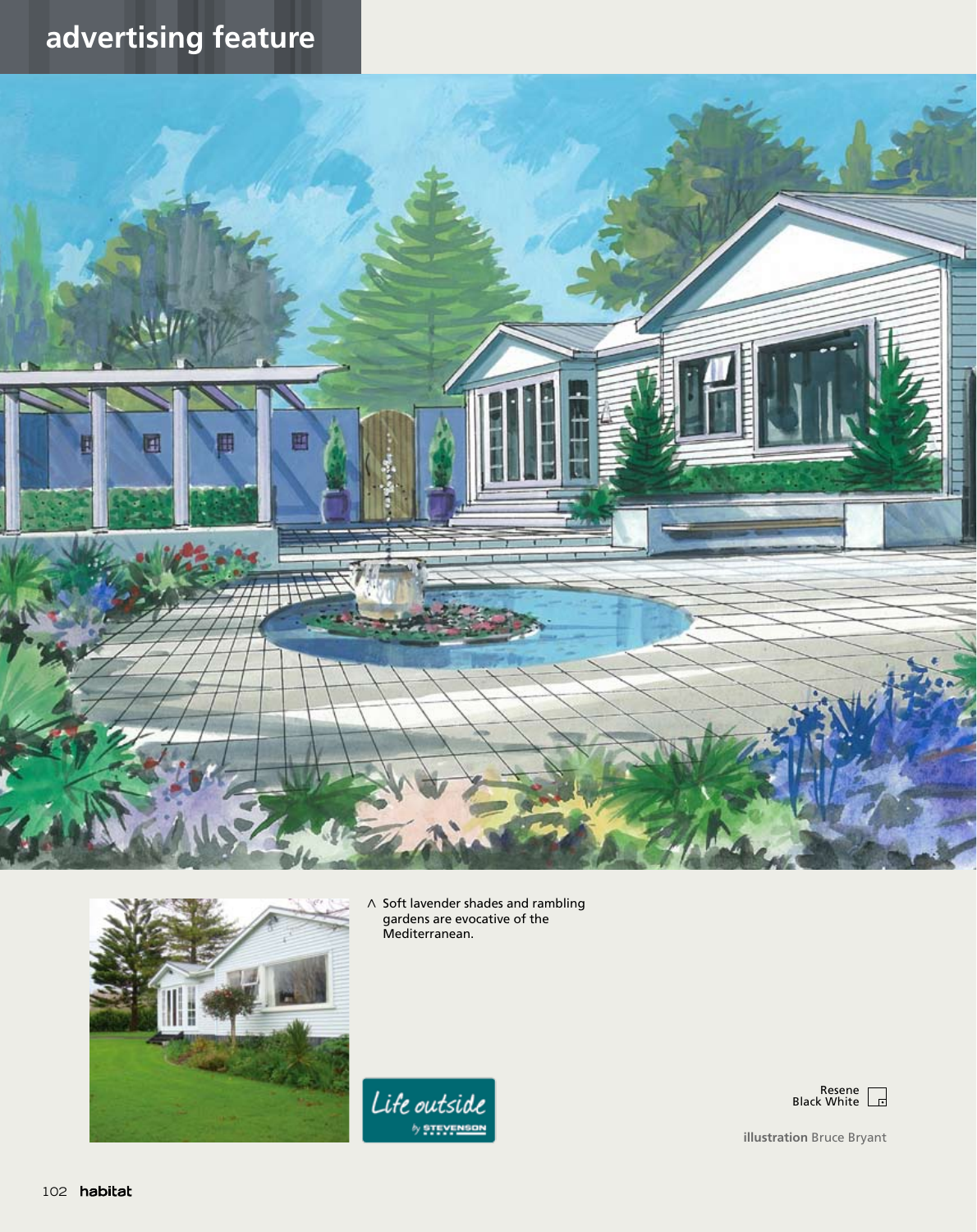



#### Tania Barke

of Through the Garden Gate Landscape Design, suggests this Mediterranean-inspired solution:

Creating a walled garden provides protection from strong winds and gives a more comfortable, intimate space. Painted in pretty lavender and inset with purple backlit glass blocks the Stevenson's block wall has a wooden door set into it to add a sense of mystery, while maintaining good flow around the property. The large area is sloped so can be split in two with Stevenson Ezi Wall, and paved in Veneto pavers, colour Grigio. The strong lines of the garden are off-set by informal planting including rambling pink carpet roses, thyme groundcover and low kaffir lime hedges. Predominant colours in the garden are pink, purple, silver and greens. The lines of the French doors are repeated in the circular columns supporting one side of the pergola, tying both sides of the garden together.

Hole

**mobile** 027 287 8592 **email** tandl@xtra.co.nz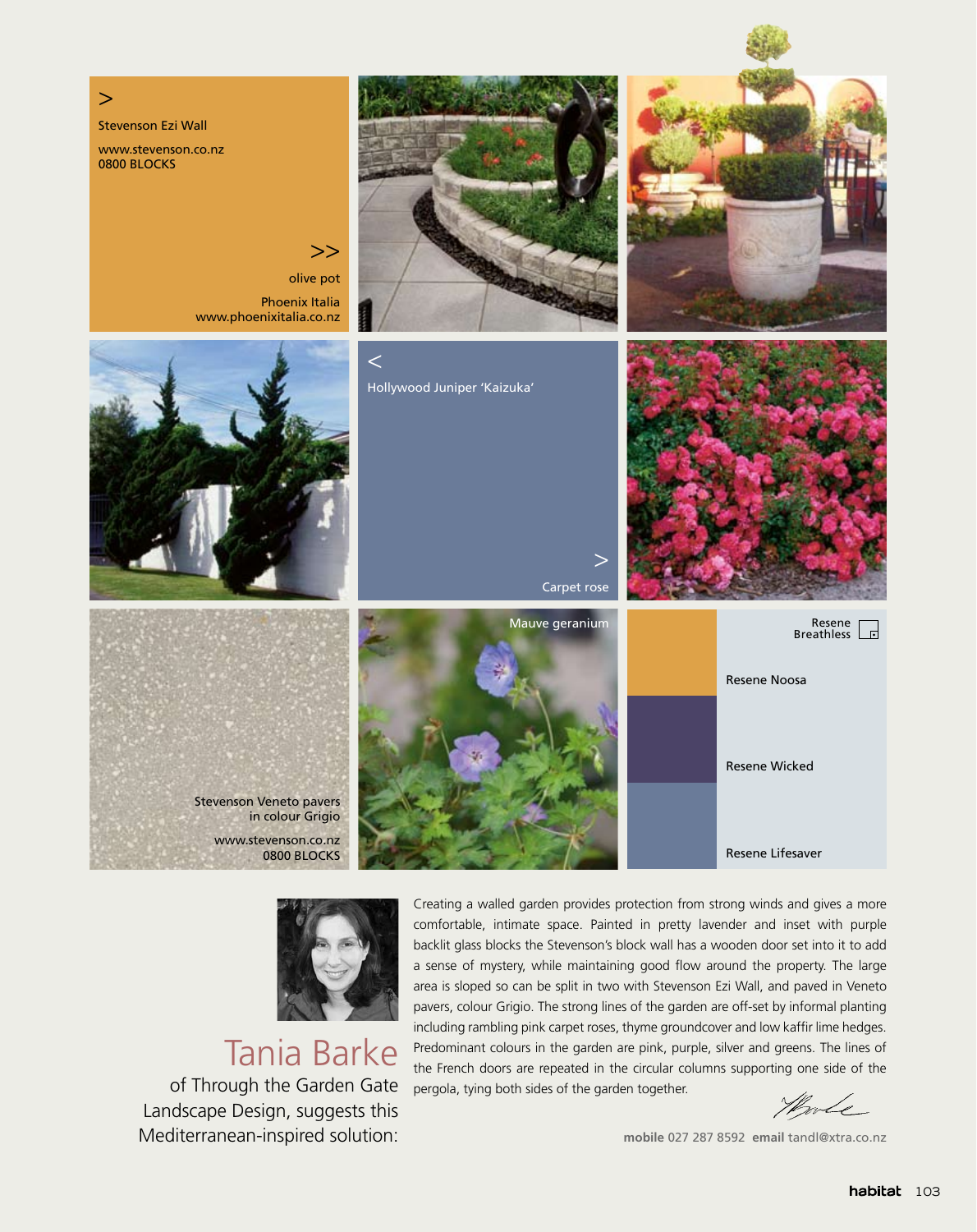## **advertising feature**





< Crisp lines and highly usable outdoor areas will make summer living a pleasure.

Life outside



**illustration** Bruce Bryant